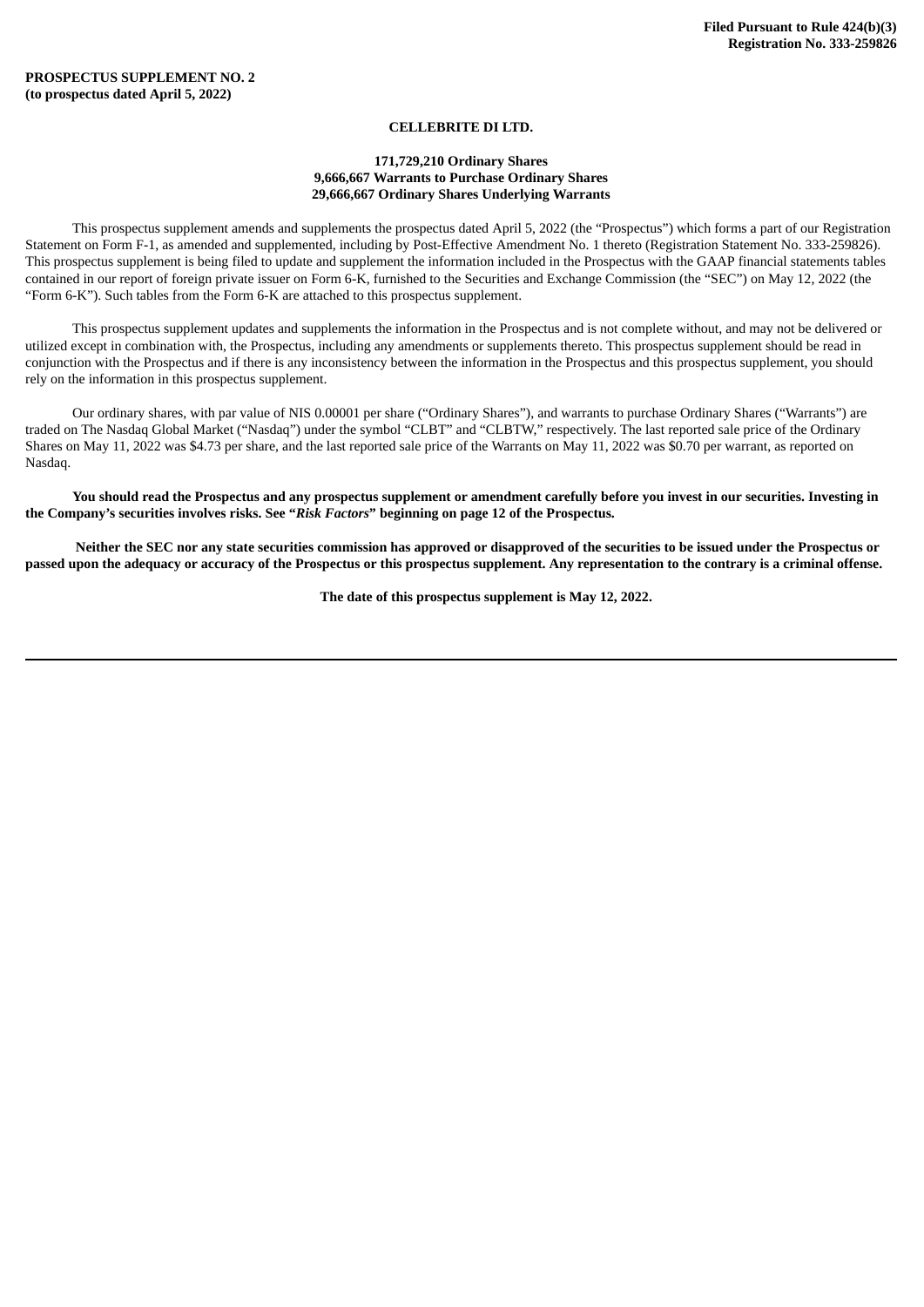## **Cellebrite DI Ltd. First Quarter 2022 Results Summary (U.S. Dollars in thousands)**

|                           |          | For the three months ended<br>March 31, |  |  |
|---------------------------|----------|-----------------------------------------|--|--|
|                           | 2022     | 2021                                    |  |  |
| Revenue                   | 62,385   | 53,283                                  |  |  |
| Gross profit              | 51,402   | 45,084                                  |  |  |
| Gross margin              | 82.4%    | 84.6%                                   |  |  |
| Operating (loss) income   | (1,946)  | 4,387                                   |  |  |
| Operating margin          | $-3.1\%$ | 8.2%                                    |  |  |
| Cash flow from operations | (10,537) | (124)                                   |  |  |

# 1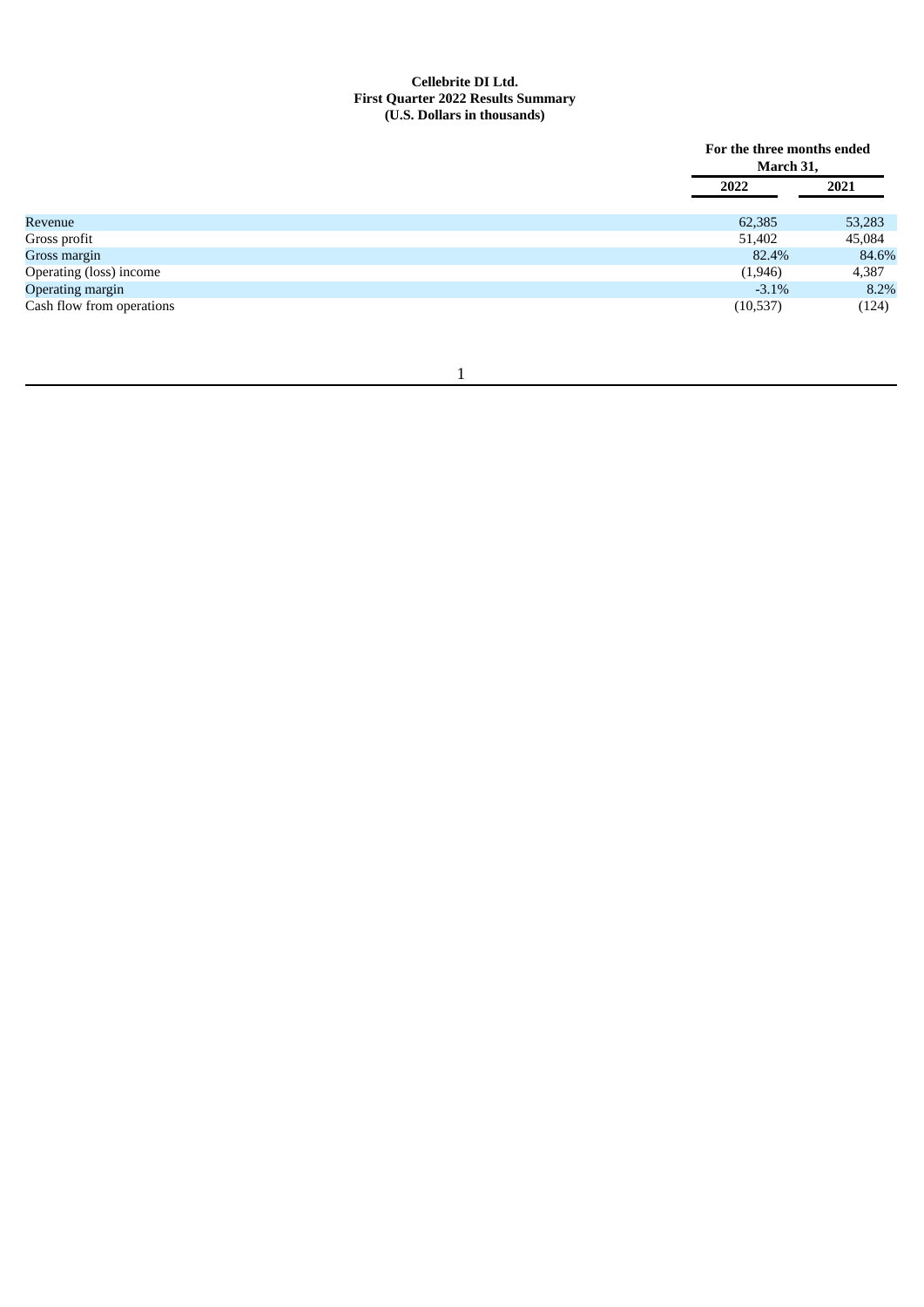## **Cellebrite DI Ltd. Condensed Consolidated Balance Sheets (U.S. Dollars in thousands)**

|                                                                                                                                               |    | March 31,<br>2022        |      | December 31,<br>2021 |  |
|-----------------------------------------------------------------------------------------------------------------------------------------------|----|--------------------------|------|----------------------|--|
|                                                                                                                                               |    | <b>Unaudited</b>         |      | <b>Audited</b>       |  |
| <b>Assets</b>                                                                                                                                 |    |                          |      |                      |  |
| <b>Current assets</b>                                                                                                                         |    |                          |      |                      |  |
| Cash and cash equivalents                                                                                                                     | \$ | 125,719                  | - \$ | 145,973              |  |
| Marketable securities                                                                                                                         |    | 22,735                   |      |                      |  |
| Short-term deposits                                                                                                                           |    | 17,473                   |      | 35,592               |  |
| Trade receivables (net of allowance for doubtful accounts of \$1,280 and \$1,040 as of March 31, 2022 and December<br>31, 2021, respectively) |    | 60,297                   |      | 67,505               |  |
|                                                                                                                                               |    |                          |      |                      |  |
| Prepaid expenses and other current assets                                                                                                     |    | 11,596                   |      | 12,818               |  |
| Contract acquisition costs<br><b>Inventories</b>                                                                                              |    | 4,456                    |      | 4,813                |  |
|                                                                                                                                               |    | 7,858                    |      | 6,511                |  |
| <b>Total current assets</b>                                                                                                                   |    | 250,134                  |      | 273,212              |  |
| <b>Non-current assets</b>                                                                                                                     |    |                          |      |                      |  |
| Other non-current assets                                                                                                                      |    | 1,990                    |      | 1,958                |  |
| Marketable securities                                                                                                                         |    | 6,475                    |      |                      |  |
| Deferred tax assets, net                                                                                                                      |    | 10,881                   |      | 9,800                |  |
| Property and equipment, net                                                                                                                   |    | 17,752                   |      | 16,756               |  |
| Intangible assets, net                                                                                                                        |    | 10,564                   |      | 11,228               |  |
| Goodwill                                                                                                                                      |    | 26,829                   |      | 26,829               |  |
| <b>Total non-current assets</b>                                                                                                               |    | 74,491                   |      | 66,571               |  |
| <b>Total assets</b>                                                                                                                           | \$ | 324,625                  | \$   | 339,783              |  |
|                                                                                                                                               |    |                          |      |                      |  |
| Liabilities and shareholders' deficiency                                                                                                      |    |                          |      |                      |  |
| <b>Current Liabilities</b>                                                                                                                    |    |                          |      |                      |  |
| Trade payables                                                                                                                                | \$ | 9,288                    | \$   | 9,546                |  |
| Other accounts payable and accrued expenses                                                                                                   |    | 43,483                   |      | 54,044               |  |
| Deferred revenues                                                                                                                             |    | 117,785                  |      | 122,983              |  |
| <b>Total current liabilities</b>                                                                                                              |    | 170,556                  |      | 186,573              |  |
| <b>Long-term liabilities</b>                                                                                                                  |    |                          |      |                      |  |
| Liability for employees' severance benefits                                                                                                   |    | 369                      |      | 375                  |  |
| Other long term liabilities                                                                                                                   |    | 6,508                    |      | 9,162                |  |
| Deferred revenues                                                                                                                             |    | 35,167                   |      | 36,426               |  |
| <b>Restricted Sponsor Shares liability</b>                                                                                                    |    | 31,206                   |      | 44,712               |  |
| Price Adjustment Shares liability                                                                                                             |    | 53,645                   |      | 79,404               |  |
| Derivative warrant liabilities                                                                                                                |    | 39,395                   |      | 56,478               |  |
| <b>Total long-term liabilities</b>                                                                                                            |    |                          |      | 226,557              |  |
|                                                                                                                                               |    | 166,290                  |      |                      |  |
| <b>Total liabilities</b>                                                                                                                      | \$ | 336,846                  | \$   | 413,130              |  |
| <b>Shareholders' deficiency</b>                                                                                                               |    |                          |      |                      |  |
| Share capital                                                                                                                                 |    | $\overline{\phantom{a}}$ |      | -*                   |  |
| Additional paid-in capital                                                                                                                    |    | (146, 587)               |      | (153,072)            |  |
| Treasury stock, NIS 0.00001 par value; 41,776 ordinary shares                                                                                 |    | (85)                     |      | (85)                 |  |
| Accumulated other comprehensive income                                                                                                        |    | 575                      |      | 1,372                |  |
| Retained earnings                                                                                                                             |    | 133,876                  |      | 78,438               |  |
|                                                                                                                                               |    |                          |      |                      |  |
| Total shareholders' deficiency                                                                                                                |    | (12, 221)                |      | (73, 347)            |  |
| Total liabilities and shareholders' deficiency                                                                                                |    | 324,625                  | \$   | 339,783              |  |

\* Less than US\$ 1.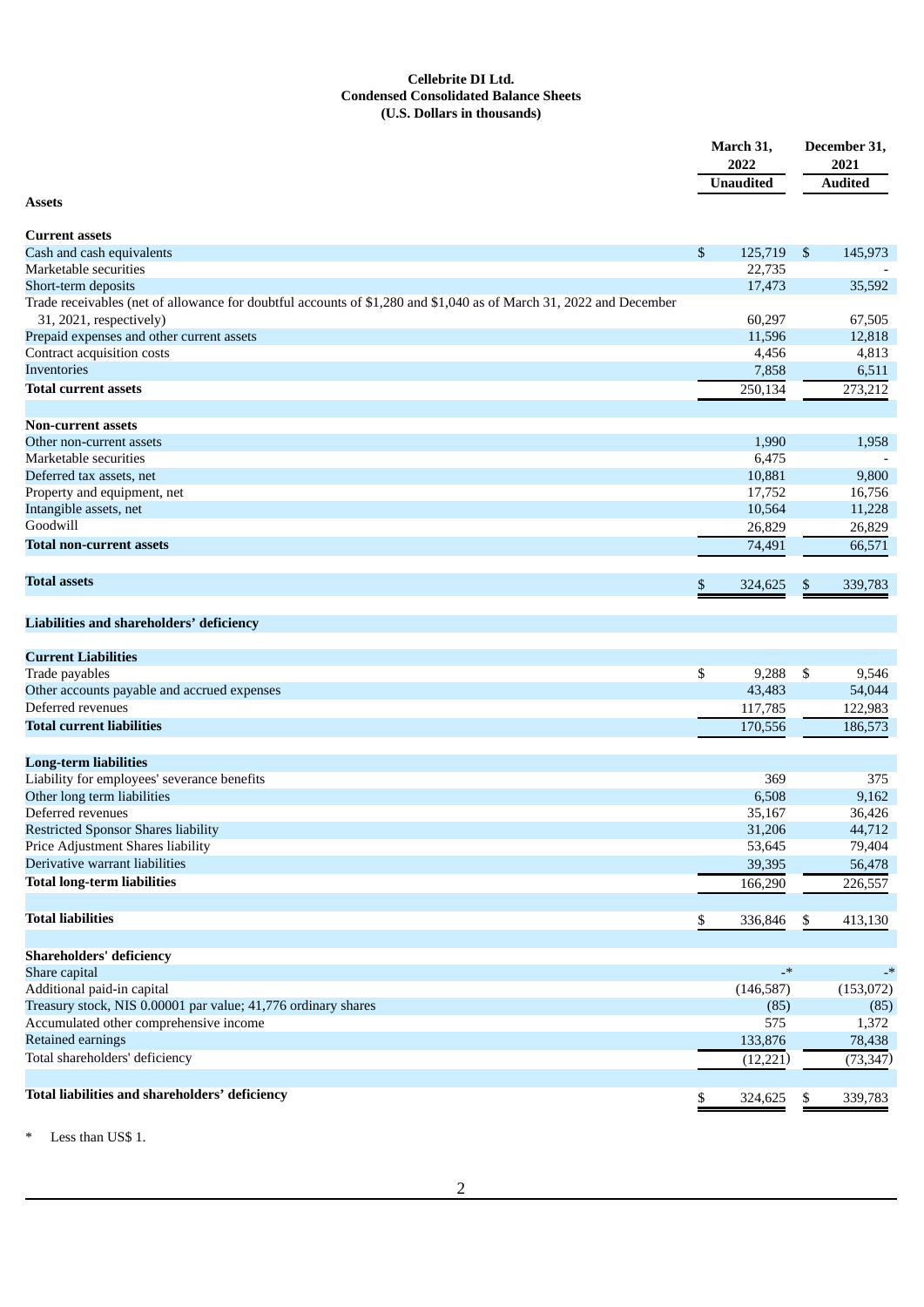### **Cellebrite DI Ltd. Condensed Consolidated Statements of Income (U.S. Dollars in thousands, except share and per share data)**

|                                            |                  | For the three months ended<br>March 31, |
|--------------------------------------------|------------------|-----------------------------------------|
|                                            | 2022             | 2021                                    |
|                                            | <b>Unaudited</b> | <b>Unaudited</b>                        |
| <b>Revenue:</b>                            |                  |                                         |
| Subscription services                      | 36,361<br>\$     | \$<br>28,974                            |
| Term-license                               | 11,824           | 11,547                                  |
| <b>Total subscription</b>                  | 48,185           | 40,521                                  |
| Perpetual license and other                | 5,972            | 7,743                                   |
| Professional services                      | 8,228            | 5,019                                   |
| <b>Total revenue</b>                       | 62,385           | 53,283                                  |
|                                            |                  |                                         |
| <b>Cost of revenue:</b>                    |                  |                                         |
| Subscription services                      | 3,768            | 2,482                                   |
| Term-license                               | 250              | 357                                     |
| <b>Total subscription</b>                  | 4,018            | 2,839                                   |
| Perpetual license and other                | 2,207            | 1,060                                   |
| Professional services                      | 4,758            | 4,300                                   |
| <b>Total cost of revenue</b>               | 10,983           | 8,199                                   |
| <b>Gross profit</b>                        | 51,402           | 45,084                                  |
| <b>Operating expenses:</b>                 |                  |                                         |
| Research and development                   | 19,576           | 14,893                                  |
| Sales and marketing                        | 23,259           | 16,518                                  |
| General and administrative                 | 10,513           | 9,286                                   |
| <b>Total operating expenses</b>            | 53,348           | 40,697                                  |
|                                            |                  |                                         |
| <b>Operating (loss) income</b>             | (1,946)          | 4,387                                   |
| Financial income, net                      | 56,400           | 366                                     |
| Income before tax (income) expense         | 54,454           | 4,753                                   |
| Tax (income) expense                       | (984)            | 1,163                                   |
| <b>Net income</b>                          | \$<br>55,438     | 3,590<br>\$                             |
| <b>Earnings per share:</b>                 |                  |                                         |
| <b>Basic</b>                               | \$<br>0.29       | \$<br>(0.001)                           |
| Diluted                                    | \$<br>0.27       | \$<br>(0.001)                           |
| Weighted average shares outstanding:       |                  |                                         |
| <b>Basic</b>                               | 180,545,126      | 130,077,090                             |
| Diluted                                    | 196,142,739      | 130,077,090                             |
| Other comprehensive income:                |                  |                                         |
| Unrealized loss on hedging transactions    | (1, 150)         | (1, 386)                                |
| Unrealized loss on Marketable securities   | (49)             |                                         |
| Currency translation adjustments           | 402              | 462                                     |
| Total other comprehensive loss, net of tax | (797)            | (924)                                   |
| <b>Total other comprehensive income</b>    |                  |                                         |
|                                            | \$<br>54,641     | \$<br>2,666                             |